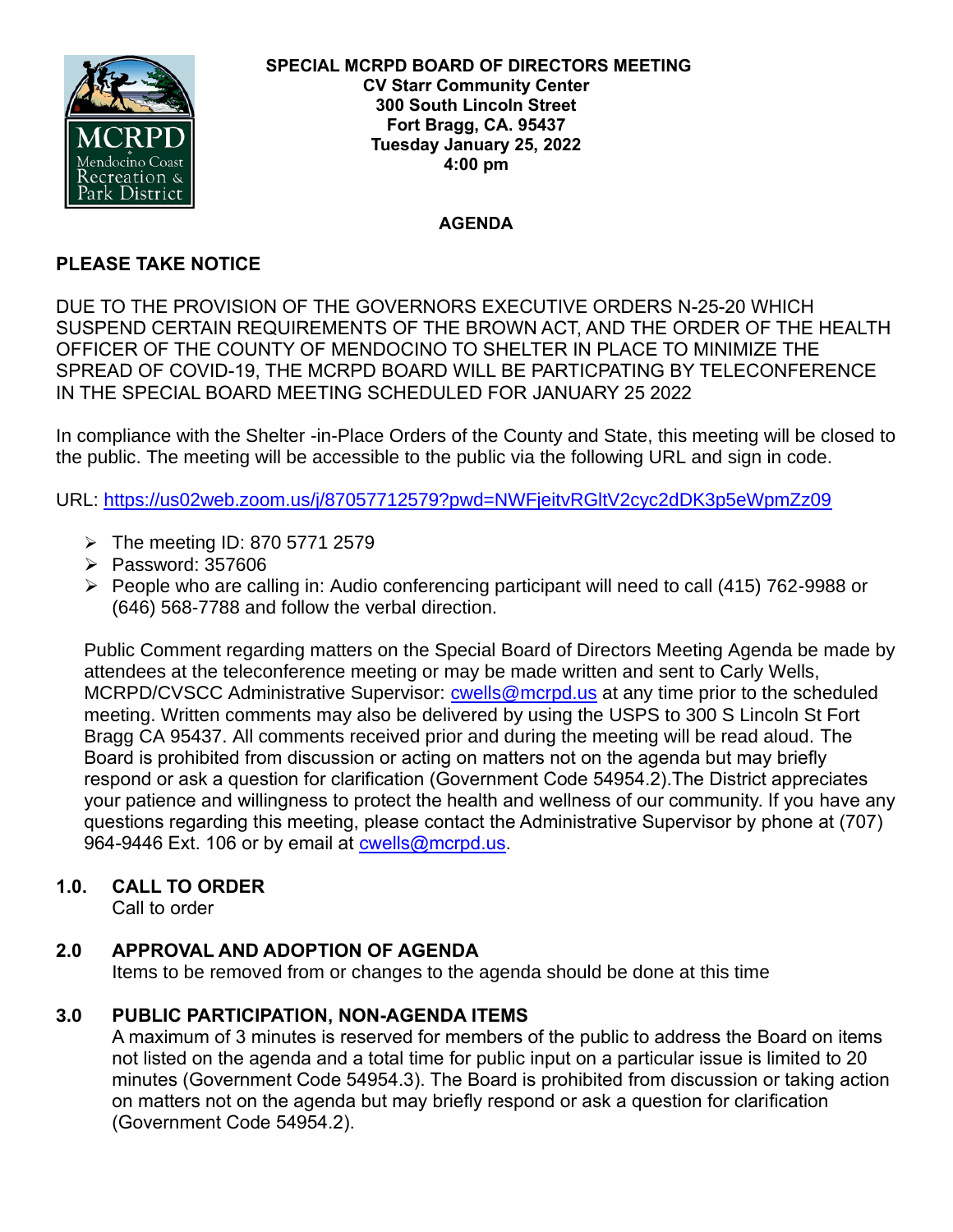## **4.0 DISCUSSION/ACTION ITEMS**

4.1 Indemnification Agreement

### **ADJOURNMENT**

# **NOTICE TO THE PUBLIC**

All disabled persons requesting disability related modifications for accommodations including auxiliary aids or service may make such a request to ensure full participation in a MCRPD public meeting. Such a request should be made to Moneque Wooden, District Administrator, 300 South Lincoln St., Fort Bragg, CA 95437.

*PLEASE NOTE:* District agendas are posted at least 24 hours in advance of Special Board of Director's meetings at the District Office, C. V. Starr Community Center, 300 South Lincoln Street, Fort Bragg, California and at mendocoastrec.org. District agendas are emailed to individuals upon request at least 24 hours in advance of special meetings.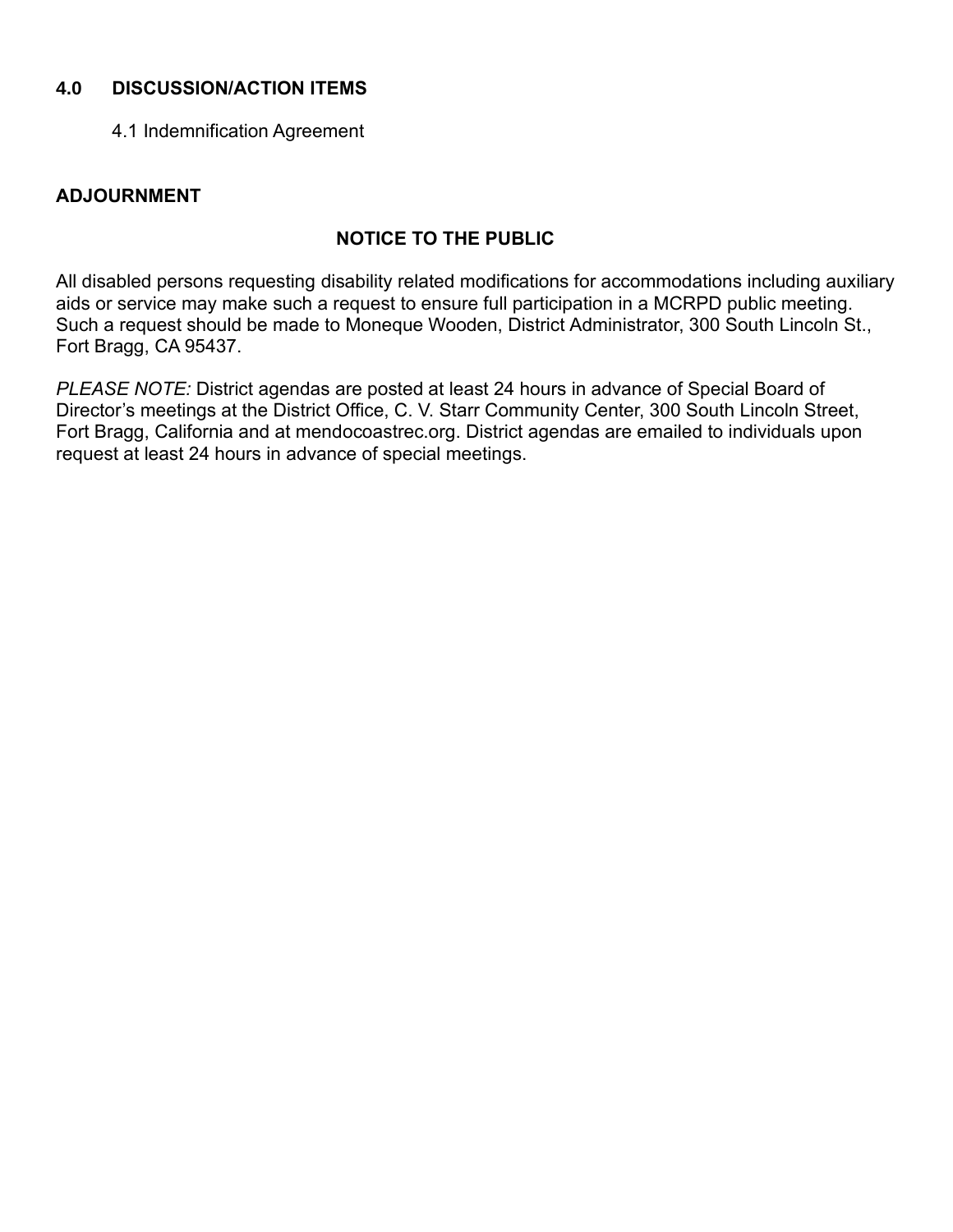AGENDA ITEM SUMMARY

AGENDA ITEM: 4.1 Indemnification Agreement

PREPARED BY: Moneque Wooden, District Administrator

ATTACHMENT(S): Indemnification Agreement Between MCRPD and the City of Fort Bragg

#### EXPLANATION:

On May 7, 2012, for the benefit of the District and the members of the community, the City of Fort Bragg Accepted the Grant Deed to The CV Starr Community Center. At such time, paperwork should have been filed with the Office of Grants and Local Services (OGALS), as the CV Starr was built with several grant funded dollars.

Since 2018, the District has been working with OGALS to get such documents needed to complete the transfer of the CV Starr Center to the City of Fort Bragg. Current Management has been working with the City of Fort Bragg since the beginning of the pandemic to complete the process. On December 29, 2021, a conference call took place with The City Manager, City Counsel, Moneque Wooden and Carly Wells. At this time, it was agreed the best way to proceed, in order to meet the requests of OGALS, who wants full indemnification to complete the transfer papers, was that the attached Indemnification Agreement be drawn up and signed by both parties.

This agreement indemnifies the City of Fort Bragg from any costs arising out of the design and construction of the CV Starr Center. Once this agreement is signed, the City of Fort Bragg shall in turn indemnified the State.

The Indemnification Agreement was reviewed by the District's liability Counsel on January 3, 2022 and found to be acceptable.

FISCAL IMPACT: None

ALTERNATIVES: None currently

RECOMMENDED ACTION: Authorize District Administrator to sign Indemnification Agreement.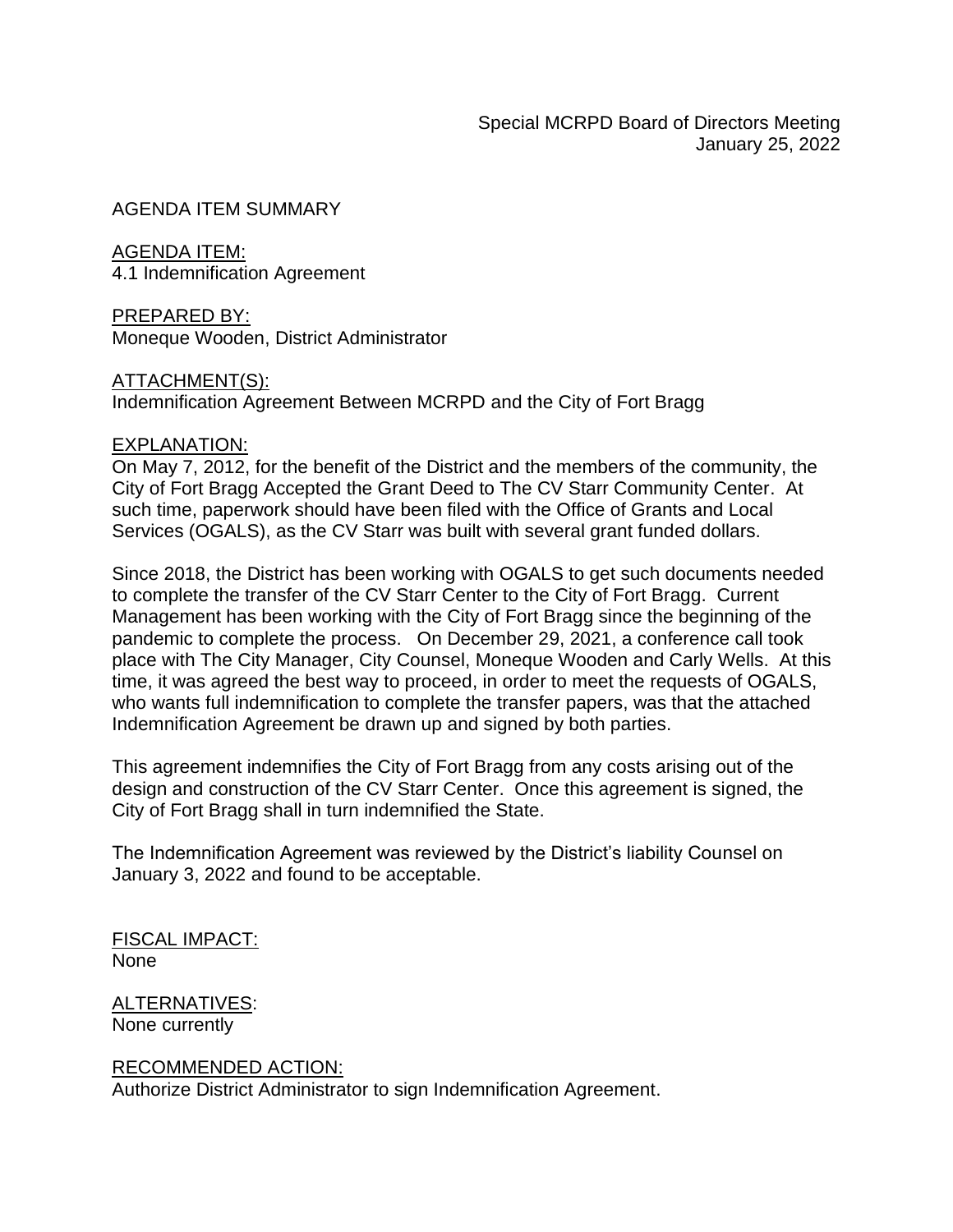## MOTION:

I move to Authorize the District Administrator to sign the Indemnification Agreement between the Mendocino Coast Recreation and Park District and the City of Fort Bragg

*(This motion language is provided only as sample language for the recommended action. It is the sole determination of the individual members of the board as to whether this language is used.)*

| <b>Discussion</b>      |                               |
|------------------------|-------------------------------|
| Vote                   |                               |
| Carried?<br>$\Box$ Yes | No                            |
| $\Box$ Unanimous       | $\Box$ By majority            |
|                        | Voted against: Voted against: |
| Abstained:             |                               |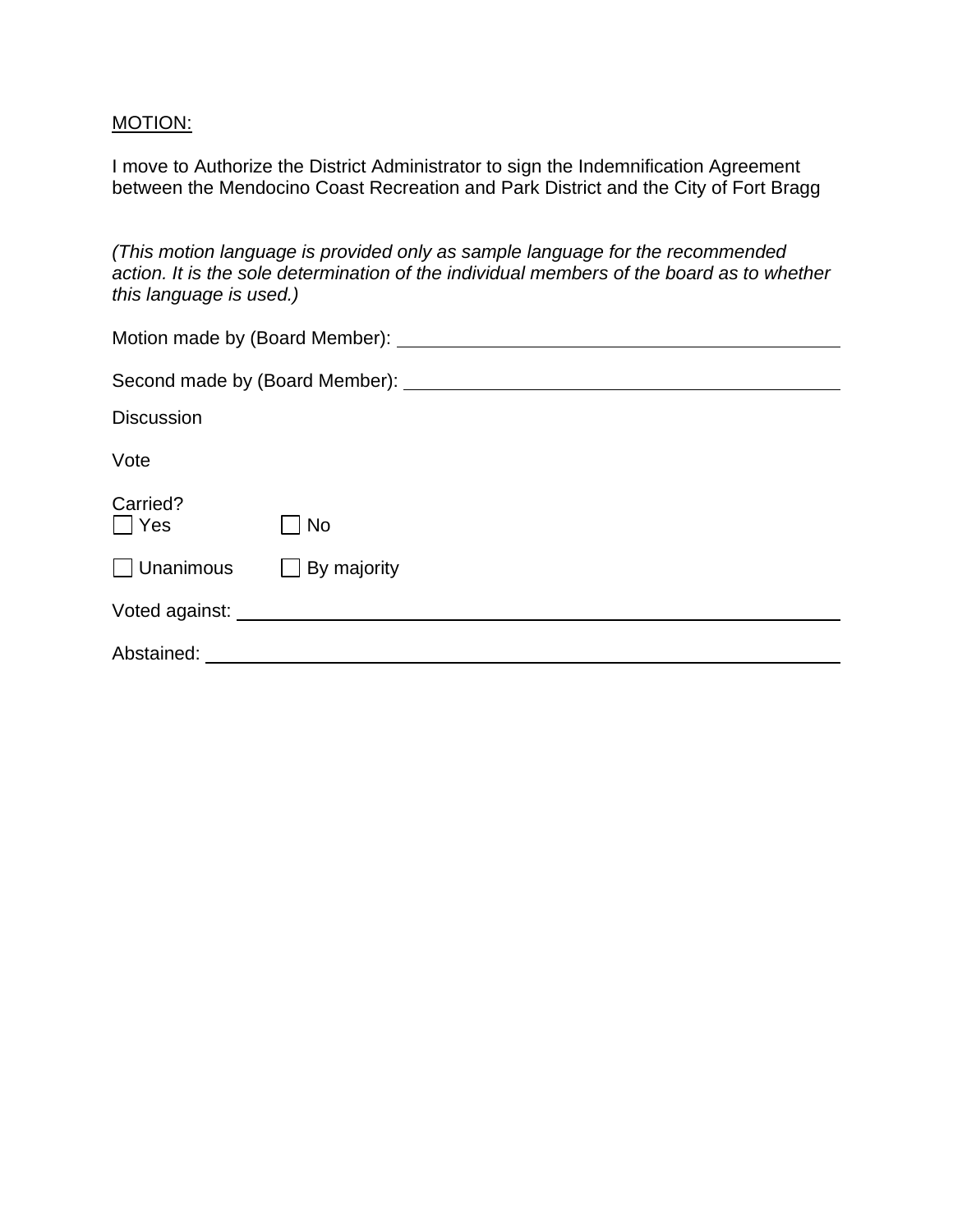# **Indemnification Agreement**

### **Between the Mendocino Coast Recreation and Parks District and the City of Fort Bragg**

# **RECITALS**

- 1. Whereas; Contract #C2009489 ("Contract #1") (attached hereto as "Exhibit A" and fully incorporated herein), #C2029012 ("Contract #2") (attached hereto as "Exhibit B" and fully incorporated herein), Contract #C50525107 ("Contract #3") (attached hereto as "Exhibit C" and fully incorporated herein), Contract #C0207243 ("Contract #4") (attached hereto as "Exhibit D" and fully incorporated herein), Contract #C0231057 ("Contract #5") (attached hereto as "Exhibit E" and fully incorporated herein), and Contract #C0214083 ("Contract #6") attached hereto as "Exhibit F". (Contracts #1 to #6 together are hereinafter collectively referred to as "the CONTRACTS"). The CONTRACTS were entered into between the California Department of Parks and Recreation (hereinafter referred to as "State Parks" or "STATE") and Mendocino Coast Recreation and Park District (hereinafter referred to as "MCRPD" or "DISTRICT"); and
- 2. Whereas; in 2001, State Parks granted to DISTRICT a sum \$400,000, as a Roberti-Z'Berg-Harris – Non-Urban Space and Recreation Grant, subject to the terms and conditions of CONTRACT #1; and
- 3. Whereas; The LAND TENURE REQUIREMENT PERIOD for Contract #1 ends on December 8, 2029; and
- 4. Whereas; in 2009, State Parks granted to DISTRICT a sum \$100,000, as a Roberti-Z'Berg-Harris – Non-Urban Space and Recreation Grant, subject to the terms and conditions of CONTRACT #2; and
- 5. Whereas; The LAND TENURE REQUIREMENT PERIOD for Contract #2 ends on December 8, 2029; and
- 6. Whereas; on July 1, 2000, the enacted State Budget included a sum of \$295,500, that was awarded to the DISTRICT as a General Fund Specified Grant, subject to the terms and conditions of CONTRACT #3; and
- 7. Whereas; in 2003, State Parks allocated to DISTRICT a sum \$270,000 under 2002 Resources Bond Act – Per Capita program, subject to the terms and conditions of CONTRACT #4; and
- 8. Whereas; DISTRICT elected to spend \$243,120 of those funds for construction of the CV Starr Community Center; and
- 9. Whereas; The LAND TENURE REQUIREMENT PERIOD for Contract #4 ends on April 16, 2032; and
- 10. Whereas; in 2011, State Parks allocated to DISTRICT a sum of \$10,211, under the 2002 Resources Bond Act – Per Capita program, which represents funds not spent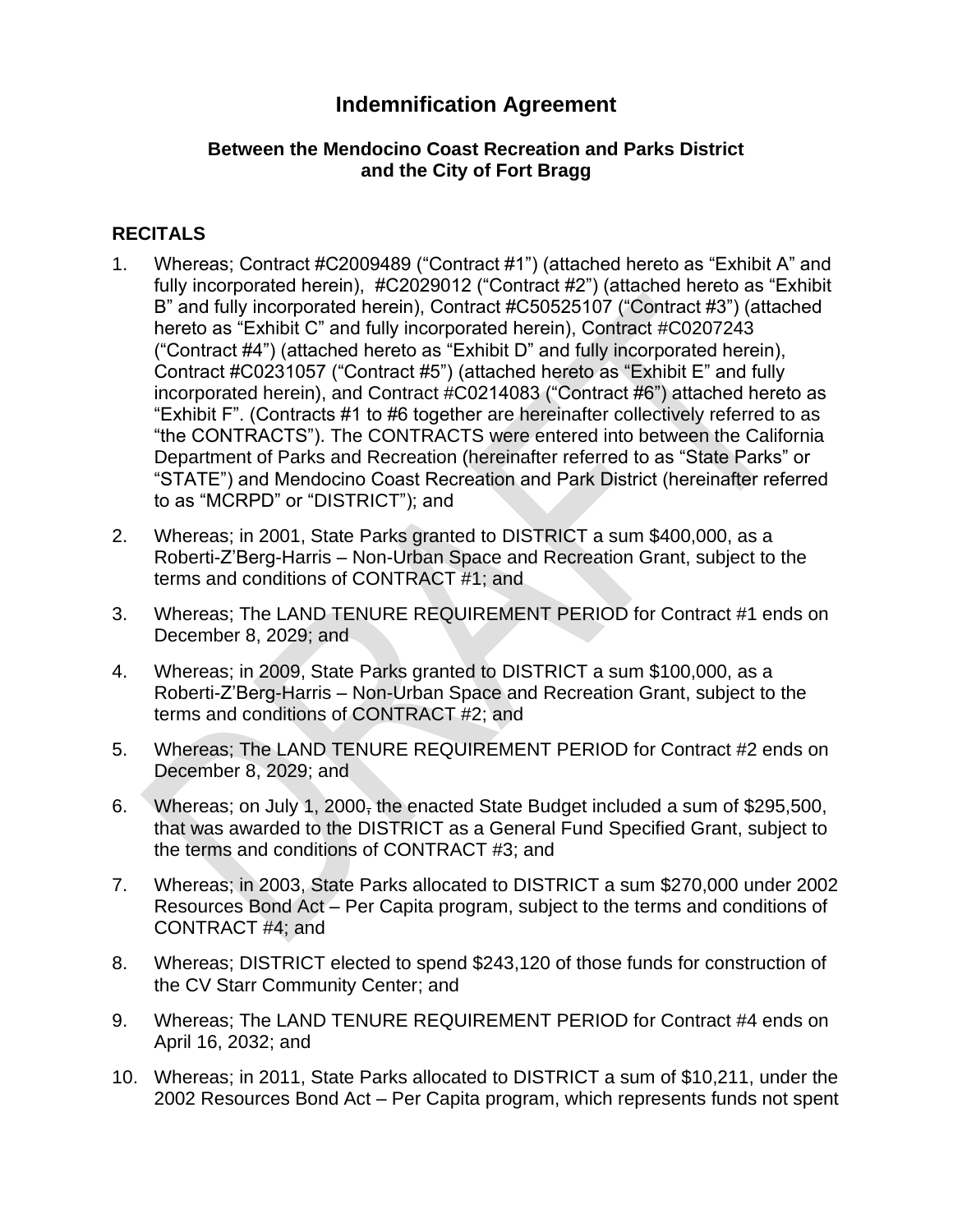under CONTRACT #4, and which are subject to the terms and conditions of CONTRACT #5; and

- 11. Whereas; DISTRICT elected to spend \$5,780 of those funds for construction of the CV Starr Community Center; and
- 12. Whereas; The LAND TENURE REQUIREMENT PERIOD for Contract #5 ends on April 16, 2032; and
- 13. Whereas; in 2006, State Parks granted to the DISTRICT \$236,000 from the Roberti-Z'Berg-Harris – Non-Urban Needs Basis grant program for the CV Starr Community Center/Spath Aquatic Facility, subject to the terms and conditions of CONTRACT #6; and
- 14. Whereas; the CONTRACTS allow for the transfer of the PROJECT from DISTRICT to another public entity; and
- 15. Whereas, the City of Fort Bragg ("CITY") has accepted transfer of ownership of the CV Starr Center in Fort Bragg, California from DISTRICT on May 15, 2012; and
- 16. Whereas, with this Indemnification Agreement, the CITY and DISTRICT desire to apportion liability for claims arising from the design and construction of the CV Starr Center.

NOW, THEREFORE; the PARTIES do agree to all of the following:

#### **INDEMNIFICATION**

DISTRICT shall indemnify, hold harmless and defend the CITY, its officers, agents and employees against any and all claims, demands, damages, costs, expenses and liability costs arising out of the design or construction of the CV Starr Center in Fort Bragg property. These obligations shall apply in the event that a claim is brought against the CITY arising from the design or construction of the CV Starr Center in Fort Bragg without a prior showing of negligence on the part of the CITY or the DISTRICT.

**IN WITNESS WHEREOF**, the PARTIES hereto have executed this TRANSFER Agreement on the day and year first above written.

[signatures to follow on next page]